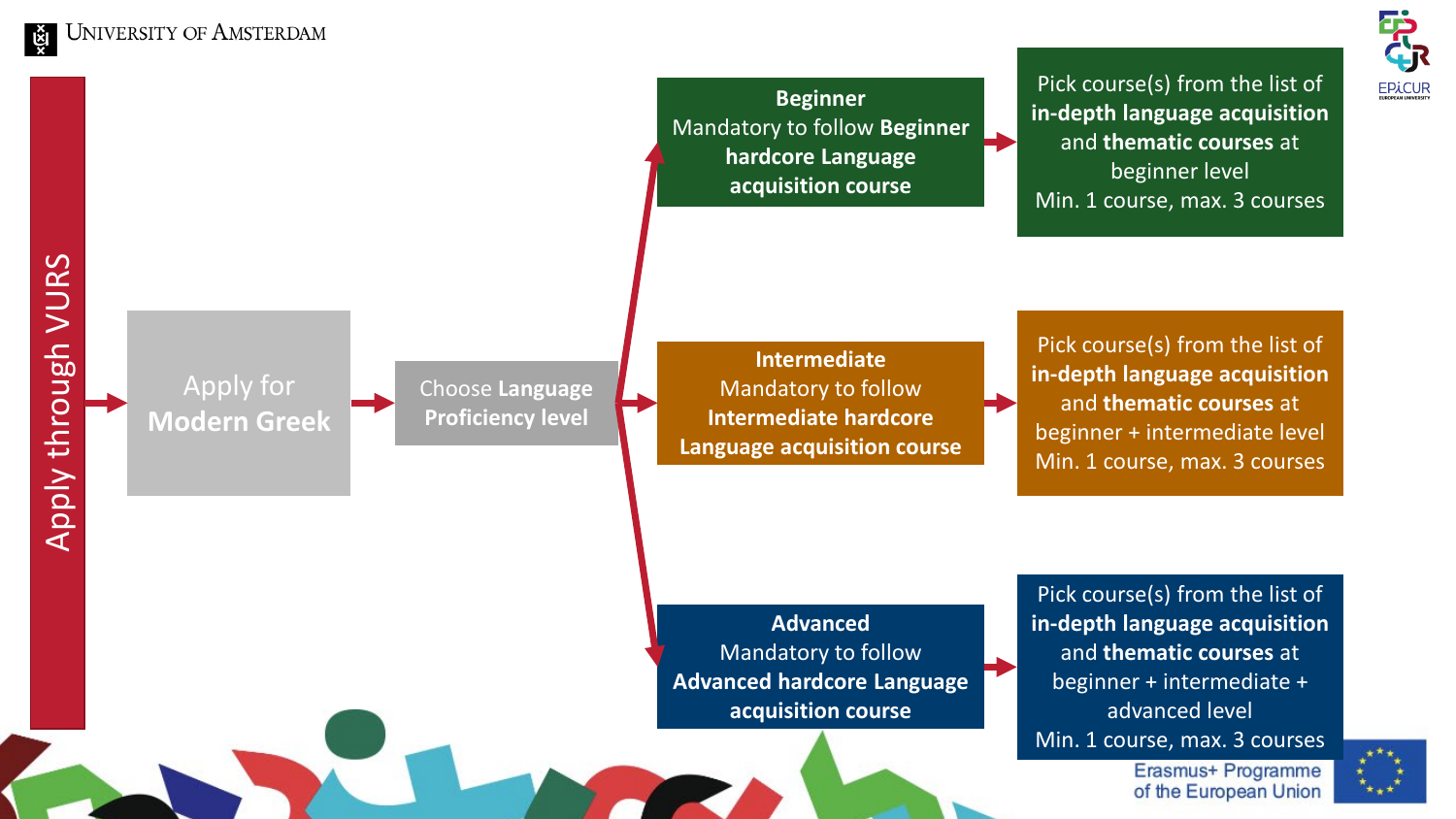



## **Modern Greek: Module restrictions**

- 1) Mandatory to follow hardcore language acquisition course part of "Modern Greek Language classes (AUTh)"
	- 1) NB. Student will not be able to choose, but based on module choice beginner, intermediate, or advanced - they will have to follow respectively the beginner (A1/A2) course, intermediate (B1/B2) course or advanced (C1/C2) course
- 2) Student needs to pick at least 1 and a max. of three courses from the indepth language acquisition and thematic courses
	- 1) NB. Intermediate can also choose courses from the beginners module; advanced can also choose courses from the beginners and intermediate modules

Co-funded by the Erasmus+ Programme **European Union** 

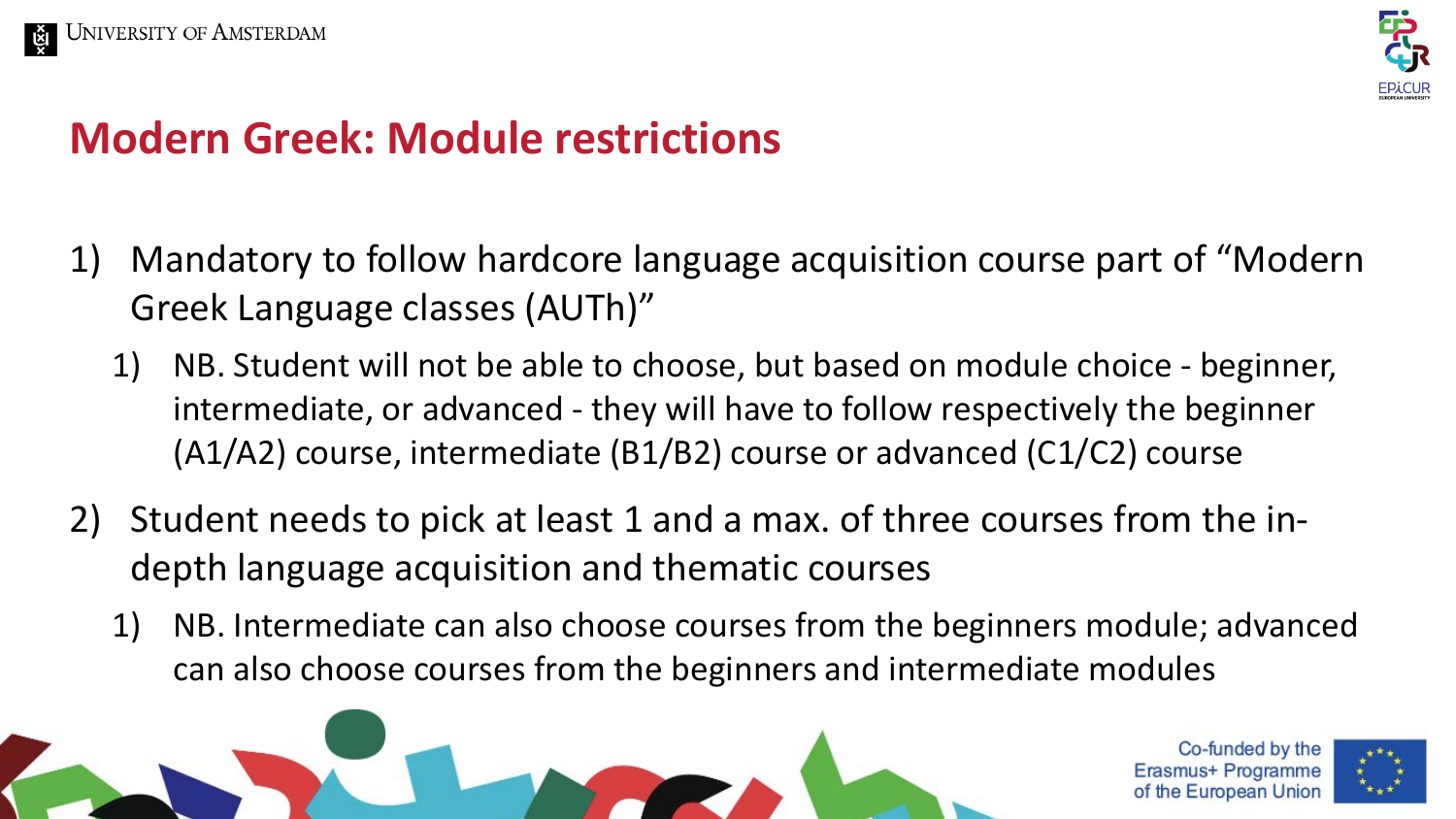Apply for

Choose **Focus** 

**region**

**Slavonic**



## VURS Apply through VURS Apply through

**x** 

**West Slavonic** Mandatory to follow **Language acquisition course** in the available West Slavonic languages **Pick hardcore language acquisition course**

Pick course(s) from the list of **West Slavonic in -depth language acquisition** and **thematic courses** Min. 1 course, max. 3 courses

**South Slavonic** Mandatory to follow **Language acquisition course** in the available South Slavonic languages **Pick hardcore language acquisition course**

Pick course(s) from the list of **South Slavonic in -depth language acquisition** and **thematic courses** Min. 1 course, max. 3 courses

> Co-funded by the Erasmus+ Programme of the European Union

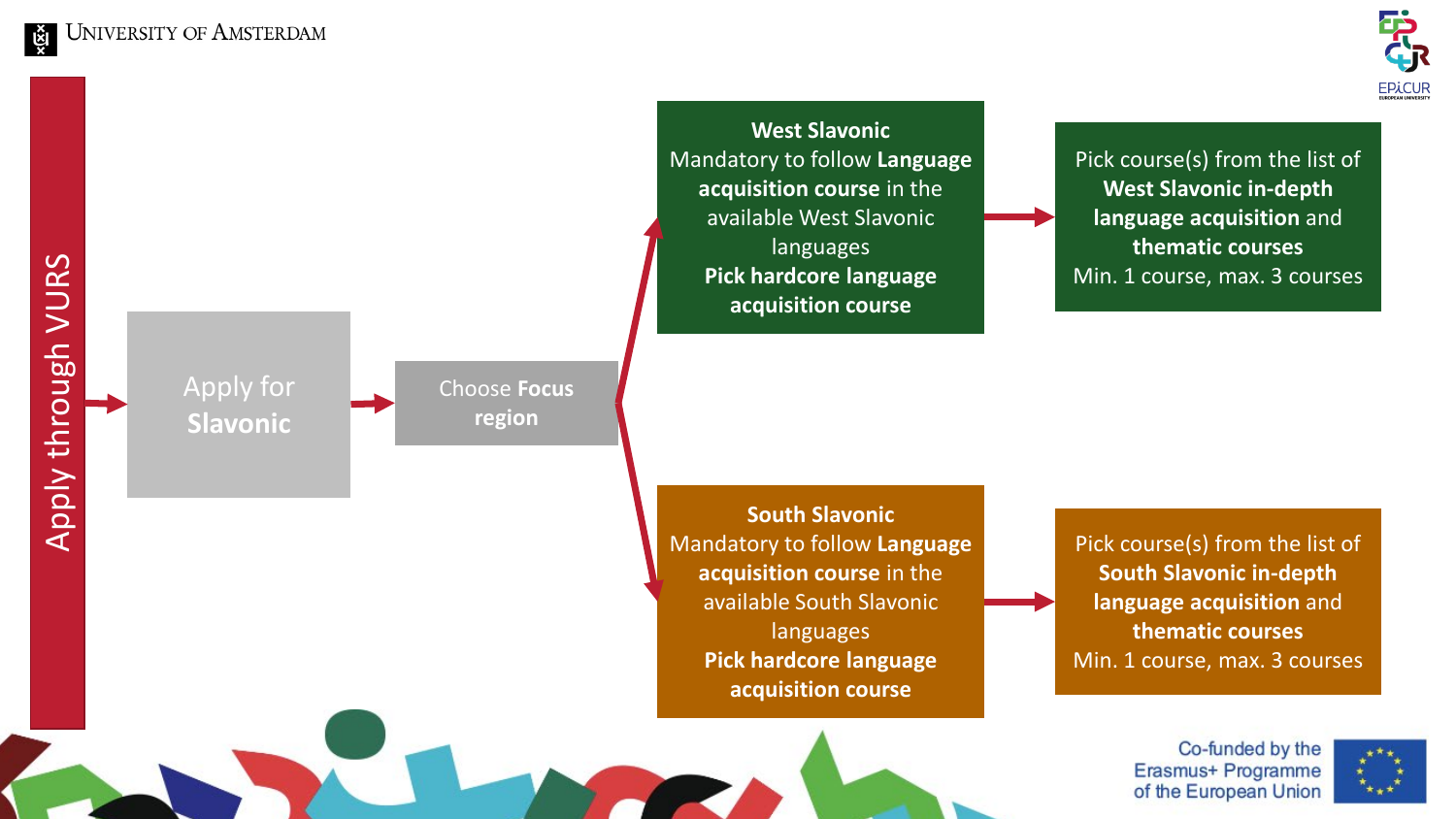



## **Slavonic: Module restrictions**

- 1) Mandatory to follow hardcore language acquisition course in either West Slavonic or South Slavonic
	- 1) NB. West Slavonic this means that students can choose from: Czech Upper-Intermediate Course (B1/B2); Polish Upper-Intermediate Course (B1/B2); Czech Language for A2 Students South Slavonic this means that the only choice is: Croatian Language and the BCMS Language(s)' Cultural Zone for Beginners
- 2) Student needs to pick at least 1 and a max. of three courses from the indepth language acquisition and thematic courses in their module, i.e. West Slavonic or South Slavonic

Co-funded by the Erasmus+ Programme of the European Union

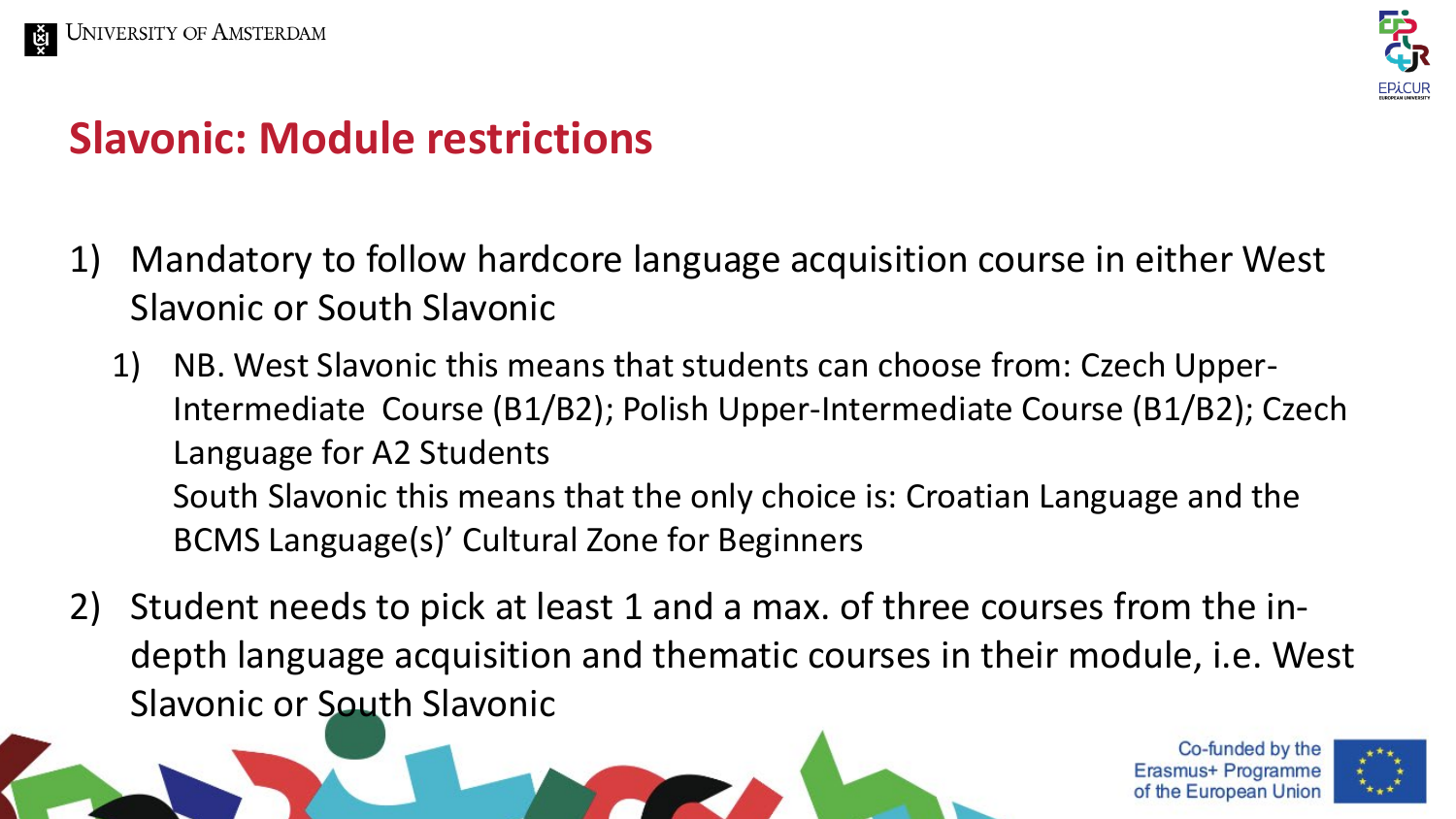

Pick course(s) from the list of **Nordic General in -depth language acquisition** and **thematic courses** Min. 2 courses, max. 4 courses

VURS Apply through VURS Apply through

Кă

Apply for **Nordic**



**Finnish** Mandatory to follow **Finnish for Beginners** (language acquisition course) and **Culture of Finland** (thematic course)

**Nordic General**

**Optional Pick** course(s) from the list of **in -depth language acquisition**  and **thematic courses** Max. 2 courses

> Co-funded by the Erasmus+ Programme of the European Union